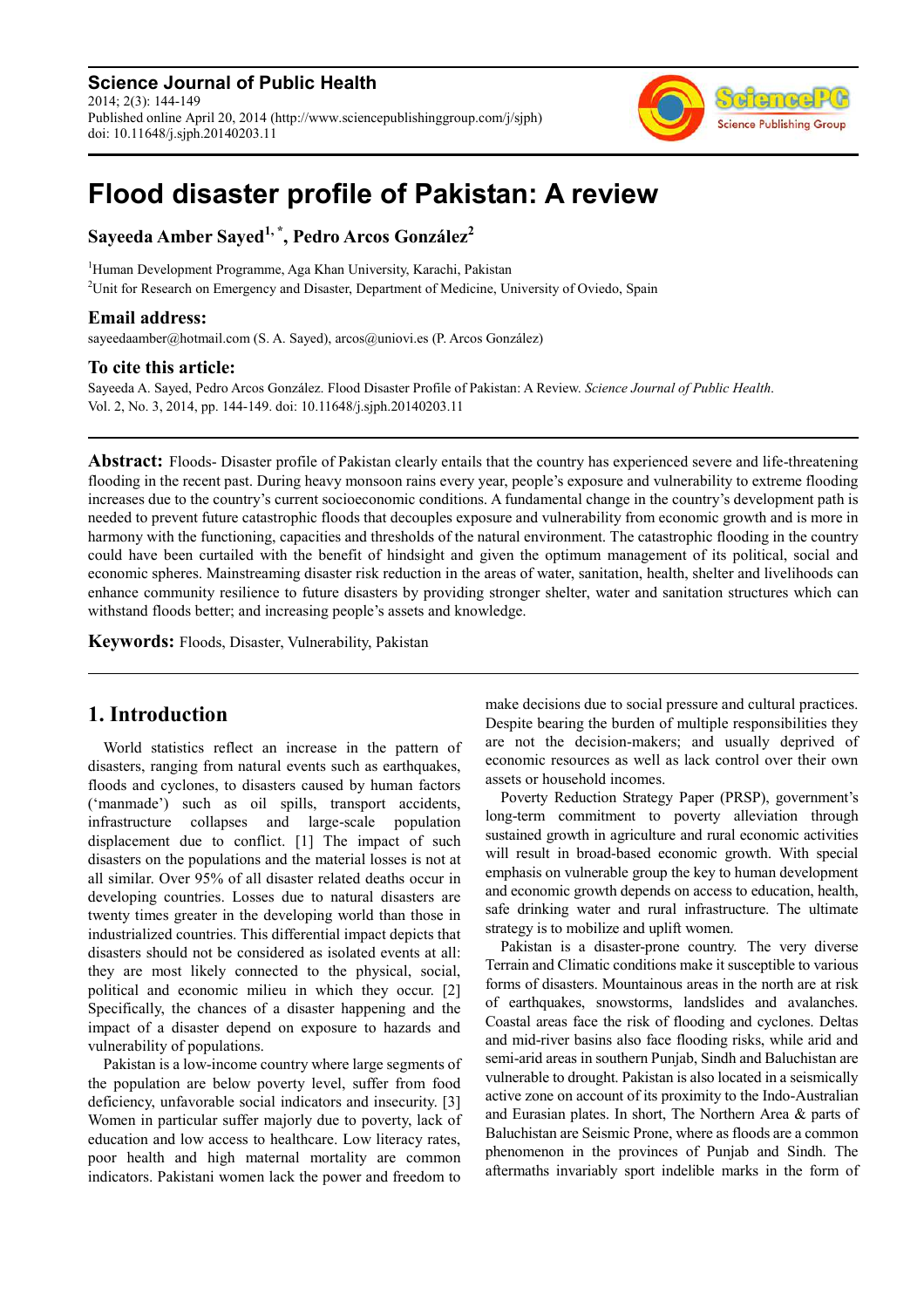human fatalities, property losses, and environmental degradation and, above all, painful memories.

It is clearly evident from the disaster profile of Pakistan that it is a disaster-prone country of South Asia with huge losses of property, flora and faunas occurring every year. Pakistan continues to suffer from a plethora of natural and human induced hazards that threaten to affect the lives and livelihood of its citizens. Frequent occurrence of flood causes severe disaster in Pakistan, followed by tropical cyclone, infrequent strong earthquakes and landslide in the country.

Add to these natural events numerous manmade hazards: poor construction, which can lead to collapse of buildings and infrastructure, fires, conflict and military operations, oil spillages, etc. Pakistan has also been wreaked by violence for the last 20 years. In 2009 more than three million people in Pakistan were forced to flee their homes in the country's northwestern areas as a result of political insecurity. More than 2 million people have voluntarily returned to their areas of origin since July 2009 while forced displacement still exists in Khyber Pakhtunkhwa province since 2010.

Risk Factors that increase vulnerability and contribute to the severity of disasters in Pakistan are: (i) Poor infrastructure and limited enforcement of existing building code; (ii) Lack of timely warning systems; (iii) Limited awareness and education on disasters and response; (iv) Limited manpower and coordination among various government disaster response agencies; and (v) Large number of impoverished communities susceptible of disaster.

Floods are among the most frequent and costly natural disasters in terms of human hardship and economic loss. Approximately 90 percent of the damage related natural disasters (excluding droughts) are caused by floods and associated debris flows. Floods can damage and devastate homes and farms, displace families, pets and livestock, damage crops, and disrupt agriculture and business. [4]

Pakistan, a part of the South Asian countries, has the highest annual average number of people physically exposed to floods, which occur normally due to storms that originate from Bay of Bengal during the monsoon from July to September. The storms originating in Bay of Bengal passing over lower Central India and Rajputana enter Pakistan and continue towards North into Kashmir. The mountain ranges in the extreme north of Pakistan provide a perennial source of inflow into the rivers. Floods particularly hit Punjab and Sindh while hill torrents tend to affect the hilly areas of Khyber Pakhtunkhwa, Baluchistan and Gilgit Baltistan areas. Flood events of 1950, 1992 and 1998 caused many deaths and huge losses to the national economy. According to official sources, during the decade 1991 to 2001 floods in Pakistan caused an estimated damage of approx USD 800,000 to property. [5]

Most of the flooding occurs in late summer during the monsoon season but flooding can also occur as the result of glacial lakes breaking that are caused by high summer temperatures. In 2007, monsoon rain induced flooding damaged the rice crop in Sindh and Baluchistan provinces and reduced production by as much as 200 thousand tons,

which equals approximately 3.5 percent of the crop. Since rice is a high value crop the loss had a significant impact on the farm value added in the agriculture sector and led to a huge reduction in export earnings.

Over the years, major floods have occurred with increasing frequency in Pakistan, causing huge loss of life and property, despite huge investments in river control. Annual floods are often deadly in Pakistan. [6] In 2009, dozens were killed; in 2008, floods displaced 82,000 people; in 2007, 300 died and 2.5M people were affected.

## **2. Methods**

Using PRISMA methodology [7] of literature review, 54 articles were retrieved using Pub med and Google Scholar databases and country level reports on 2010 Pakistan Floods. 34 articles were included in the initial review. 23 articles were excluded from the review after reading the whole content because they did not match the objectives of the literature review and the inclusion criteria. A total of 11 articles were included in the review including two national reports. (Figure 1).

Key words used to search the articles are: Pakistan and floods, impact of Pakistan floods, disasters in Pakistan, monsoon rains in Pakistan, Disaster management Policies in Pakistan, NDMA, Poverty and floods, Disaster profile of Pakistan. Database searches were performed during November-December 2013 to retrieve the articles related to Flood-Disasters in Pakistan.

Inclusion Criteria: Studies from 2003 to 2013 were retrieved on Floods in Pakistan. All the Government sites responding to flood response were also included in the review.

Exclusion Criteria: Studies focusing majorly on earthquakes in Pakistan or any other natural calamity during 2003 to 2013. Though the articles published in the last 10 years were of prime concern initially but data from a few older articles were also extracted in order to give meaning to the paper.

## **3. Results and Discussion**

#### *3.1. Impact of Floods*

The impact of disasters is ravaging on Pakistani population, as the exposure and vulnerability levels both are very high. Populations live in high-risk areas, infrastructure is constructed in/adjacent to such areas, education and literacy levels are low, poverty is high, there are few social safety nets, there is little awareness either in government or among communities about how to mitigate disasters and how to prepare for dealing with them.

As is often the case, during a major disaster, the severity of a crisis can provide a major incentive to reform the system, highlighting mutual dependencies, exposing deficiencies in government development and disaster risk management policies and practices. Once the intensity of the monsoon rains is realized it is possible to save lives and reduce losses through effective community based early warning system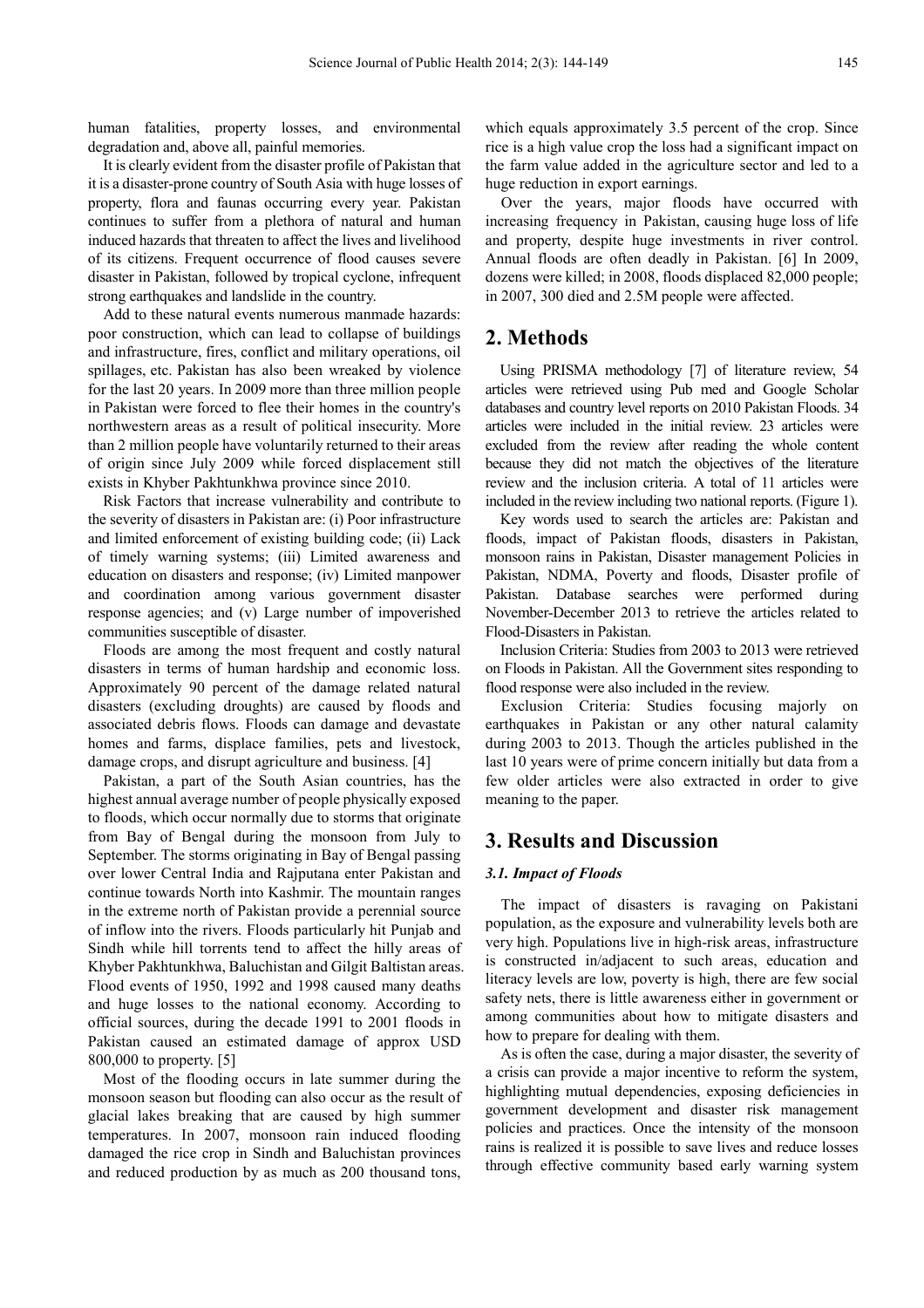giving people time to sound the alarm and take evasive action – moving families, livestock and essential belongings to higher land. In terms of managing an effective emergency response, numerous agencies including the United Nations have highlighted lack of adequate response from government. Shortage of basic emergency supplies and reported tensions between military and civilian authorities as to who has control of the emergency response program is prerequisite.

Pakistan's 2010 floods were one of the biggest calamities ever with almost 20 million people affected. [8] Besides the slow response, absence of comprehensive DRR and preparedness mechanisms in the country was a major factor that caused the large-scale destruction. [9]



*Figure 1. Methodology based on Preferred Reporting Items for Systematic Reviews and Meta-Analyses: The PRISMA Statement.* 

#### *3.1.1. Impact of Devastating Floods*

- Loss of livelihood: Tremendous loss to farmers as a result of widespread destruction to crops, livestock, seeds, tools, food stocks, assets and arable land. Irrigation systems wiped out.
- *Impact on Crops: Significant impact on* (harvest in Aug), cotton, groundnut, millet, Rice, Soybean and sugarcane (Grown in Aug) and Sorghum (planting in Aug)
- *Impact on food availability and access:* Staple food availability, access to food from own production and from decline in the procurement of food. Further impact through increase in the market prices of food. Decreasing employment opportunities affect the incomes of the household.
- *Impact on food consumption:* Lower quantity of food consumed due to decreased availability and/or increased prices. This leads to lower quality of diet and overall shortage of food.

#### *3.2. Disaster Risk Reduction*

While the government has established a comprehensive DRR governance system in Pakistan on paper, in reality the system suffers from lack of political commitment, funding, skilled human resources, coordination, fragmentation, overlapping and unclear agenda among government agencies horizontally and vertically. The system is especially weak at the local district levels where the bulk of implementation occurs.

The national DRR system focuses mainly on response and ignores other more sustainable and durable dimensions of disaster, such as prevention and mitigation which can address the root causes of disaster risk within the country, which because of its geographical diversity is vulnerable to a large range of physical hazards, such as floods, earthquakes, tsunamis, and cyclones. [10]

Government programs and policies often end up increasing people's exposure to physical hazards. The malpractices of local elites reduce people's access to resources and information.

*CBDRM* has helped increase people's strength through community-based organizations who developed contingency plans for dealing with disasters, developing linkages with external governmental and nongovernmental stakeholders involved in preparedness and response activities and undertaking micro-mitigation work within communities. Agencies have also become better organized coordinating their DRR work and undertaking DRR-related advocacy through the establishment of a DRR Forum. However, coordination among NGOs at local level is still low. There is no to little exchange of information, resources etc. at the lower level and very limited attempts have been made to develop broader perspectives on the vulnerability status of communities within districts.

Moreover, DRR work is mainly being done by agencies as part of emergency work. CBDRM mostly focuses on response and avoidance and ignores DRR prevention and mitigation dimensions.

#### *3.3. Flood*

Disaster management in Pakistan essentially revolves around flooded areas with a primary focus on rescue and relief. After each disaster episode, the government spends resources at rescue, relief and rehabilitation. [11]

Disasters are viewed in isolation from the process since cost effective methods do not influence disaster management policy and responses. A fter 1992 floods, a comprehensive flood forecasting and warning system were established under the auspices of the FFC and the PMD. The Indus Flood Forecasting System includes weather radars, an HF radio system for communication, gauges within the river system to monitor water flow. development of training and user manuals, and preparation of computer simulation models. The PMD issues warnings to the PDMAs and district authorities regularly based on this system. However, there is a need to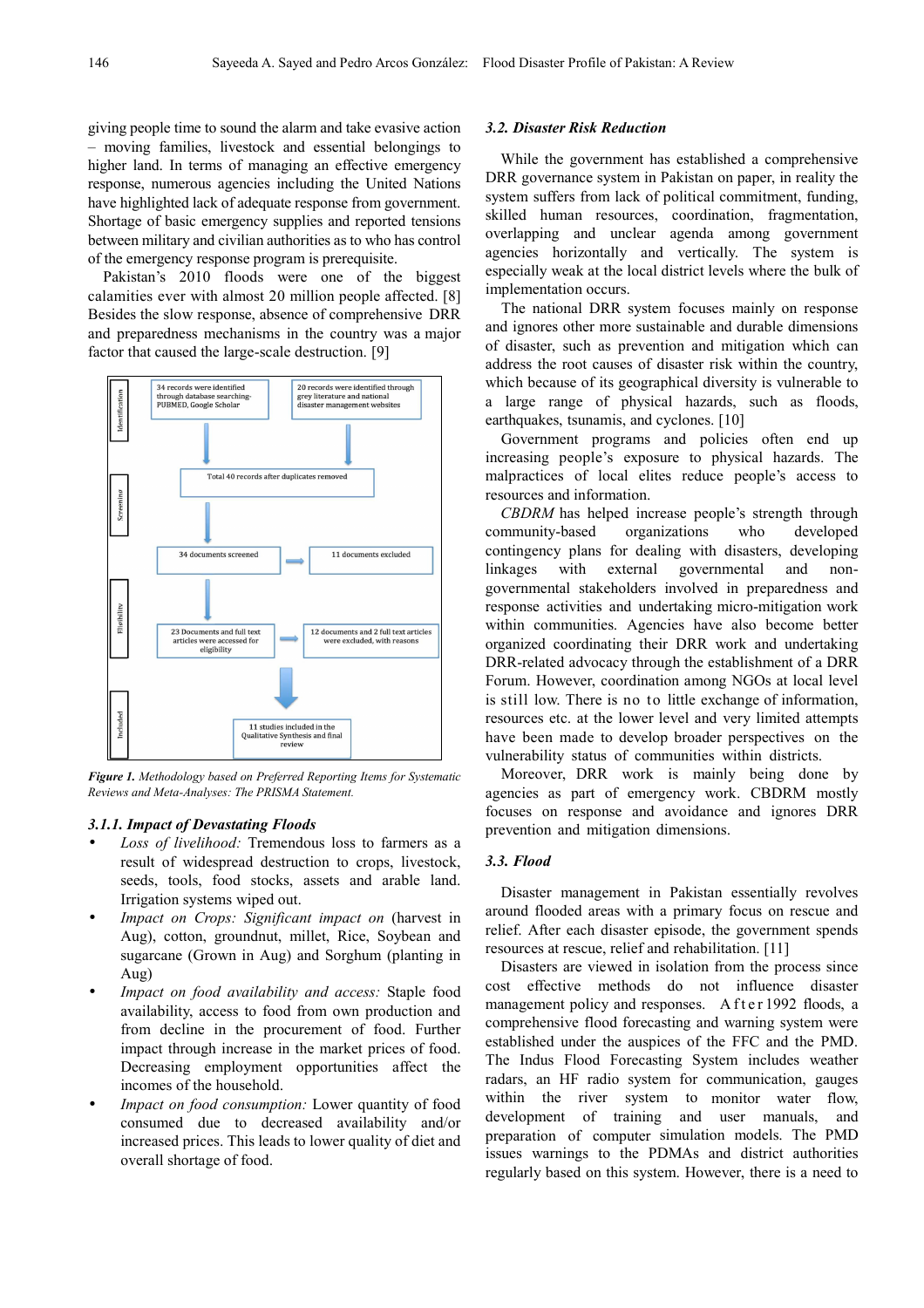distribute information using less technical hydrological information for an appropriate and scalable response from district authorities.

In addition, flash floods are inherently difficult to predict. Moreover, even with rive floods, the scope of the floods caused by breaches in the irrigation system may be difficult to predict, as was the case during the destructive 2010 floods. Thus, there is a need to enhance the technical capacities of the system further and enhance its ability to provide user- friendly information to district authorities. In addition, district authorities often lack the resources to transmit the information down to communities. Thus, less than 10% of the affected villages in 2010 floods had received advanced warning and that too was usually from mass media sources or word of mouth. The flood warning system is the most comprehensive one in Pakistan despite all its weaknesses. There are pilot EW systems along the coast for tsunamis and cyclones. However, these systems are not fully functional.

#### *3.3.1. Flood-Disaster Risk Reduction: Prevention and Mitigation*

Although individual flood events cannot be linked with certainty to climate change, a rise in global floods is increasingly seen as a partial factor to global climate changes. As such, a reduction in their frequency will require international coordination by all countries. [12] Given its high vulnerability to floods, Pakistan must play an active and meaningful role in global climate change negotiations and increase its contribution.

The government of Pakistan had set up a Climate Change Ministry in 2010 and the NDMA has been merged into it recently. [13] However, the ministry is too new at the moment to have taken any major steps to deal with climate change.

The high degree of deforestation that has occurred throughout Pakistan is also contributing to increased occurrence of floods. Extensive deforestation in the upland catchment area for timber and fuel wood reduces the water-retention capacity of the forest eco-systems. This can increase surface water runoff and soil erosion, increasing the quantity, velocity and sediment load of the headwaters entering the river system. In turn this causes repeated landslides, damages riverine infrastructure and results in further siltation of the downstream water channels. While some small-scale reforestation programs exist, major steps are needed to reverse the deforestation. [14]

Another major factor undermining people's strength is the social structure in rural Pakistan since resources are controlled by local elites, such as landlords and tribal leaders. Land ownership is heavily concentrated in Pakistan and poor communities are often pushed into cultivating marginal land, which is less productive and also located in areas more vulnerable to disasters. [15] During the 2010 floods, there were numerous complaints against landlords and government officials conspiring to divert floods away from the lands of rural elites and towards their lands.

#### *3.4. Flood Mitigation Activities*

Flood mitigation activities do occur annually in Pakistan under the auspices of the FFC and the provincial irrigation departments. These departments plan, design, construct, and maintain flood protection works through flow measurement at specific sites on rivers, canals, and 'nullah' and construction, and maintenance of flood protection irrigation channels, small dams and protective works. However, there is no easily available master plan linked to a national hazard and vulnerability atlas which could highlight the main points of vulnerability throughout the country and help in analyzing whether these departments are focused on the most crucial points of vulnerability and how effectively and efficiently they are addressing them.

In addition, reduction of mitigation is a serious issue in Pakistan due to the construction of large-scale development project without adequate analysis of their impact on disaster risks. [16] Thus, communities view several large-scale projects as having increased their vulnerability, e.g., the World Bank-funded Left Bank Outfall Drainage Project (LBOD), is viewed as having blocked most of the natural rainwater flow. [ 1 7 ] People feel that it is important that the government re-opens all these flows so that access rainwater would drain its self out. Such projects are altering delicate ecological balance, enhancing environmental degradation, exacerbating conflicts over resources and enhancing power inequities within the country.

#### *3.4.1. Disaster Preparedness: Avoidance and Response*

The level of preparedness for floods in Pakistan is higher than for other natural hazards. The Ministry of the Interior through the National Crisis Management Cell round-the-clock monitors emergencies. It coordinates with the provincial Crisis Management Cells and all other security agencies to provide information for any emergency situation.

However, in practice, these institutions require more effective capacity for dealing with large- scale disasters as evident during the 2005 earthquake and 2010 floods. Practically, only the Pakistan Army, because of its superior communications, transportation facilities, and skilled human resources, has a high degree of effective relocation, rescue and immediate response capacity. The DDMAs, which are the main implementation focal points during emergencies, mentioned their dependence on the army and NGOs for disaster response purposes. Most District authorities currently lack the capacity to implement the plans in even medium scale emergencies.

#### *3.4.2. Strengthening Coping Mechanisms*

Vulnerable people individually and collectively develop their own means, resources and strategies to cope with flooding. All of these mechanisms, however, have financial, social and/or opportunity costs. A review of a preparedness programme in Bangladesh shows that vulnerable people have little or no surplus income to invest in the measures that can protect them from flooding although they know what to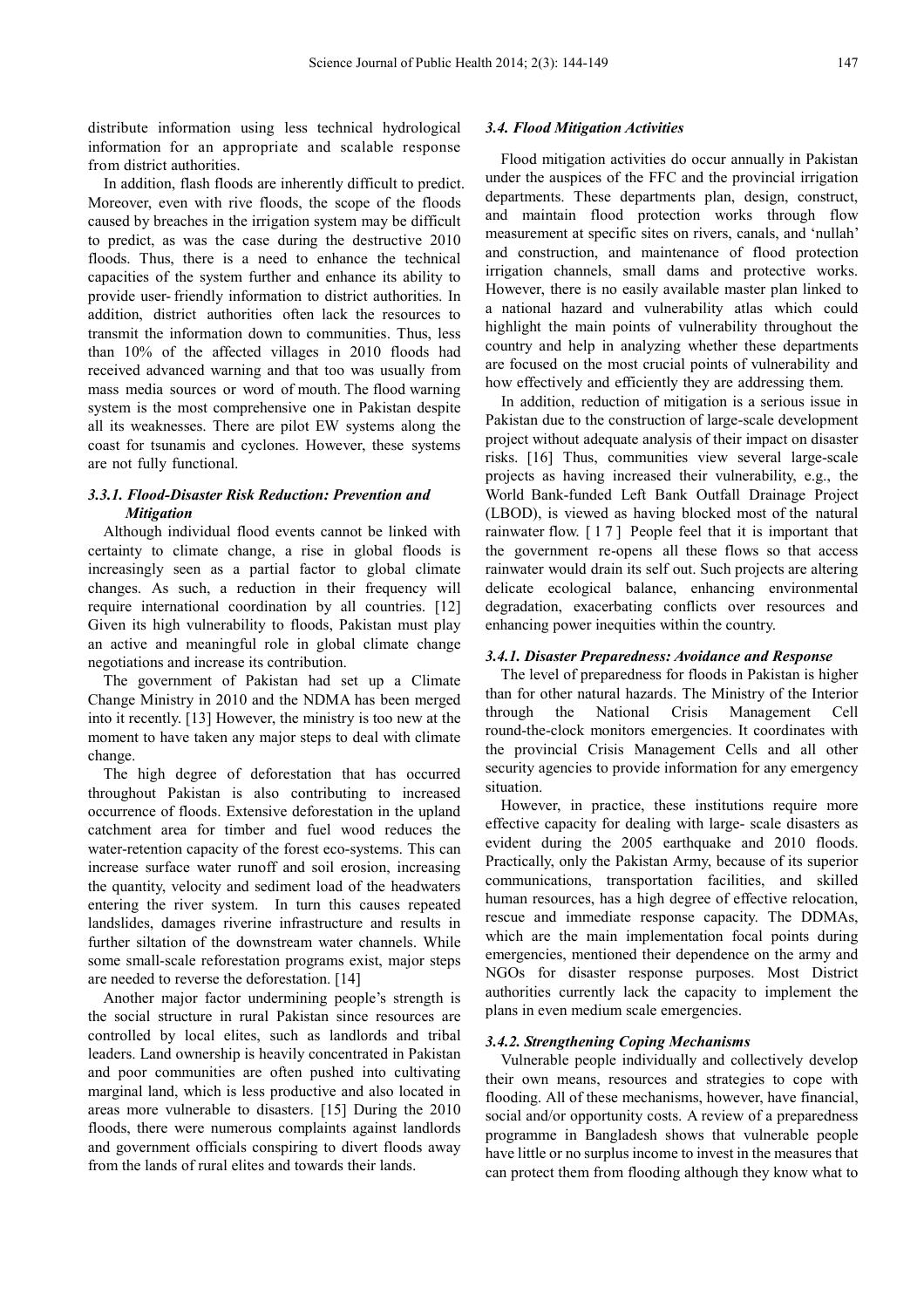do. [18] Social capital, e.g., reciprocal support among neighbors, support from immediate family members and wider kinship networks, is a vital safety net for people in coping with recurrent flooding. The destruction of assets, which function as a buffer, can make people more vulnerable to the next flood. Both flood risk reduction and response are more likely to be effective when they include coping mechanisms in the assessment and programme design. [19] Programmes that directly support communities and their local organizations have proved to work best for immediate reinforcement of coping and resilience capacities. [20]

#### *3.5. Rights based Approach on Disaster Management*

To develop a rights-based, constitutionally-mandated perspective on disaster management, it would be useful to link Pakistan's constitution ACT, which requires the government to safeguard and protect the lives and properties of all citizens. A more participatory and consultative approach in developing the Act would also be helpful.

Pakistan's current socio-economic development path has created disaster risk by increasing people's exposure to extreme flooding during heavy monsoon rains. To prevent future catastrophic floods a fundamental change in the country's development path is needed that decouples exposure and vulnerability from economic growth and is more in harmony with the functioning, capacities and thresholds of the natural environment. It is apparent the catastrophic flooding in Pakistan was far from "natural" or an "act of God" The catastrophic flooding in the country could have been curtailed with the benefit of hindsight and given the optimum management of its political, social and economic spheres by the government. [21]

In this respect adopting a risk management approach in the post-disaster recovery offers a unique opportunity to build a safer more resilient society that provides for the basic protection and wellbeing of its citizens; [22] in the short term the increased sense of awareness and interest for disaster risk reduction can provide the impetus to raise levels of disaster preparedness through developing forecasting, early warning and evacuation systems. In the longer term, the greatest opportunities to prevent future disasters lies in harmonizing actions on disaster risk reduction, climate change (mitigation and adaptation) and livelihood resilience to address the "underlying drivers" that configure risk in the first place.

## **4. Conclusion**

Pakistan is a developing country and does not have the resources to be able to cope with and recover from numerous large-scale disasters. It needs to take steps to reduce exposure and vulnerability, to mitigate the impact of disasters, and prepare for these so it can respond effectively when they occur. In other words, it needs to strengthen its disaster risk management.

While Pakistan has set up the DRR governance system,

it needs greater funding, political will, and coordination to work more effectively. Most of the focus is on avoidance and response, the least sustainable form of DRR and even these activities are not highly efficient or effective.

Mainstreamed DRR work in the areas of water, sanitation, health, shelter and livelihoods can enhance community resilience to future disasters by providing stronger shelter, water and sanitation structures which can withstand floods better; and increasing people's assets and knowledge.

#### *4.1. Coordination between Federal and Provincial Agencies*

As with the vertical linkages among the NDMA, PDMAs and DDMAs, there is a need to further enhance coordination among these federal and provincial agencies horizontally. Since the total DRR agenda of prevention, mitigation, early warning, avoidance and response is divided across multiple agencies, they should coordinate more regularly and formally. Having one agency with complete oversight over the entire DRR national agenda would increase synergy among the different DRR activities.

#### *4.2. Knowledge, Awareness-Raising and Attitude and Practice Change*

The NDMA is active in undertaking awareness-raising and capacity-building activities on DRR in Pakistan. However, there is a need to collate information about actual DRR mainstreaming in regular development work of the government. A high number of NDMA activities occur at the national and provincial level, but there is a need to do more at the local and community levels.

In the situation where rehabilitation of those suffered severely from catastrophes in the form of severe 2010 and 2011 flood is still in progress, another plague of such worst level would wipe out everything.

Based on the above analysis the following priorities have to be considered: (i) Increase clarity regarding the roles of both government and non-government stakeholders, and established mechanisms for coordination among them; (ii) Given the scale of disaster risk, individual agencies can play a more effective role if they pool their resources and coordinate more effectively, especially locally; (iii) Increase attention to the DRR/M issue of vulnerable and marginalized groups, including persons with disabilities and older persons; (iv) Ensure sustained funding for dedicated human resources in Disaster Management Agencies at the Provincial and District levels; (v) Inclusive, participatory, gender sensitive, child friendly, eco-friendly and disabled friendly disaster management programs and policies.

## **References**

[1] Le Arthur Lam L. Assessing global exposure to natural hazards: Progress and future trends. Environmental Hazards: 2007; Volume 7: 10-19.